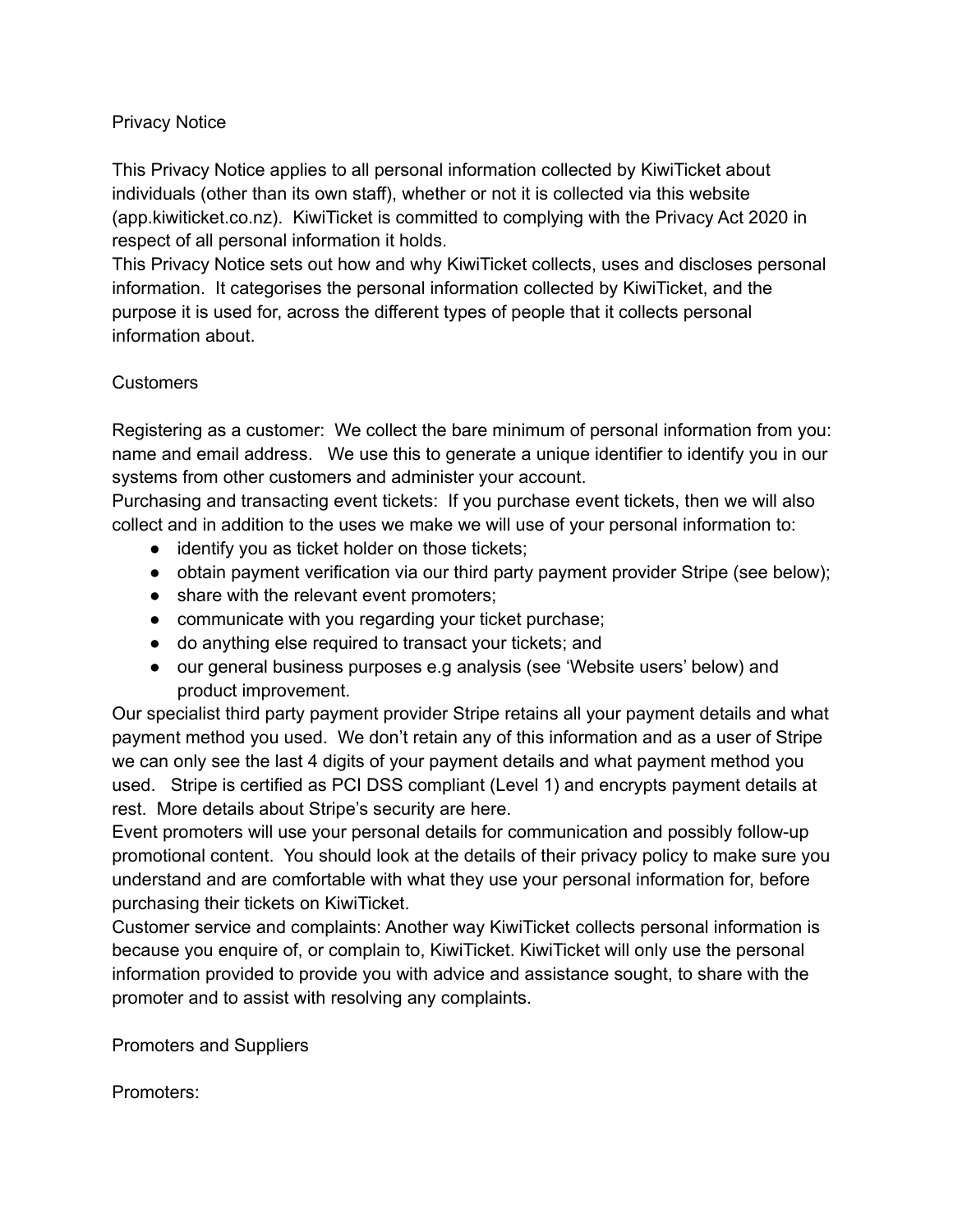KiwiTicket collects your name and email address, plus any details of events which are clear from the upload form e.g. venue, how many tickets are offered, dates and event descriptions and artwork. We use this to:

- generate a unique identifier to identify you in our systems from other customers and administer your account;
- track any events you upload to our website;
- track payments due and made to you;
- generally communicate with you and forward on/ resolve complaints and correspondence with customers;
- assist our general business purposes e.g analysis (see 'Website users' below) and product improvement.

Suppliers: KiwiTicket collects the usual personal information about the employees of a business or organisation and its subcontractors and uses it to maintain a business to business relationship and obtain the benefit of its business agreement or arrangement. This can include name, contact details, role, employer, bank account and GST numbers and any other personal information disclosed during the relationship.

### Website Users

Website Analytics: We use third party analytics tools (currently Google Analytics and Events) to collect statistical information about your visit to help us improve the site. This information includes information such as:

- your IP address
- the search terms you used
- the links and buttons you clicked on and the actions you took
- the date and time you visited the site
- the referring site (if any) through which you clicked through to the web site
- your operating system and the web browser you used (for example Internet Explorer, Mozilla Firefox)
- other incidental matters such as screen resolution, the release of your installed Flash version and the language setting of your browser;
- behavioural information relating to age, gender, and interests (on an anonymous and aggregate level).

The information collected via these analytics tools helps us to understand how our website is being used, to gain insights about how we can improve the functionality and user experience of our website, and to understand browsing behaviour to give you a better experience whilst visiting our sites.

Cookies: The website generates persistent session cookies for the purpose of monitoring site usage. Persistent cookies allow us to retain information and settings about a user for more than one session. They are stored on your device and will remain, even if the browser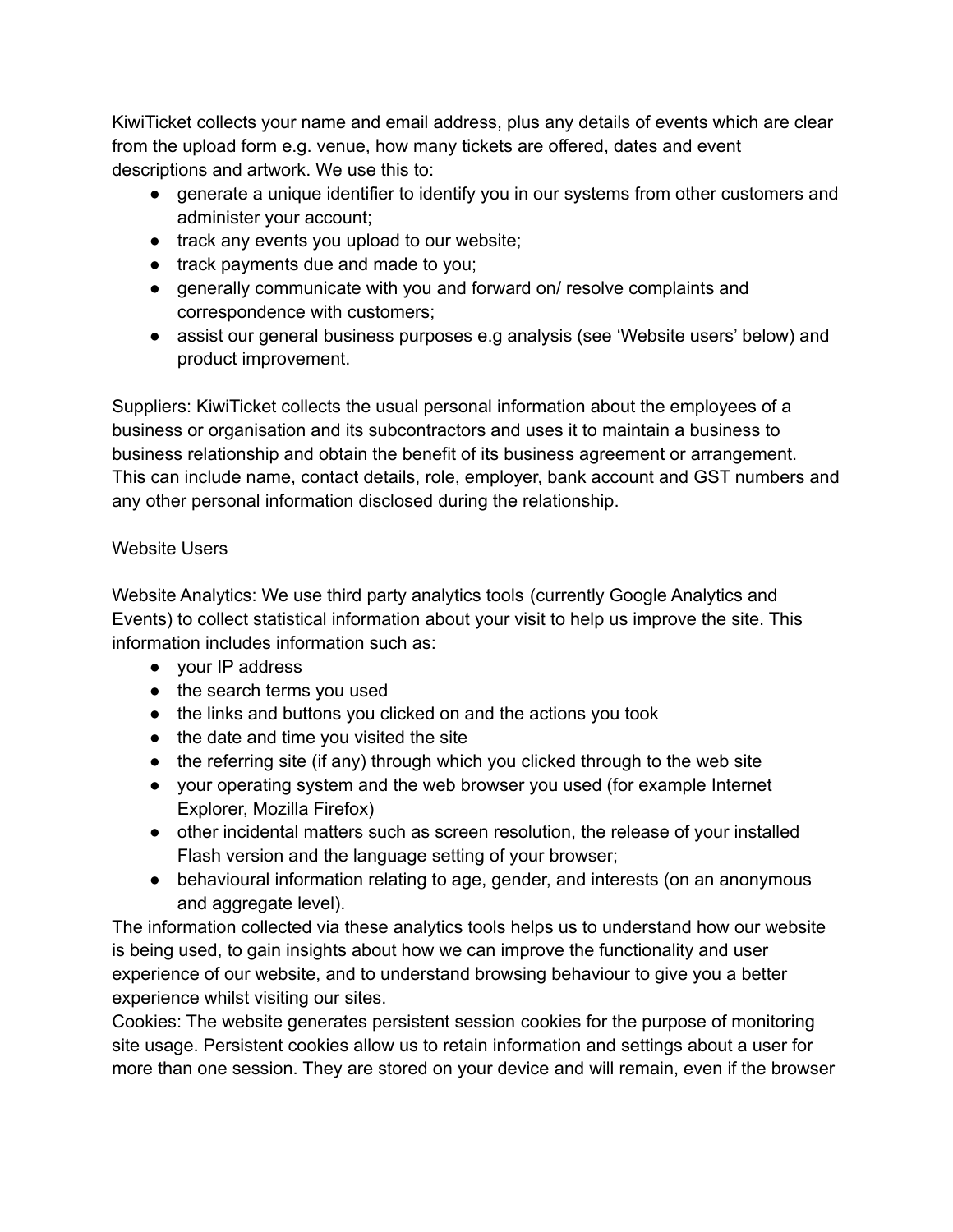is closed, until they expire or are removed. You can disable them or clear them out of the web browser you are using to view this site without affecting your ability to use the site.

## Social media

We collect any personal information you submit when you interact with any social media operated by KiwiTicket. We use it to interact with you and provide you with any services or information you request.

## Sharing

Apart from recipients specifically mentioned under each category of person that KiwiTicket collects personal information about, KiwiTicket shares personal information when it is necessary or desirable to do so with its subcontractors and information system technology vendors. When it does so, KiwiTicket makes sure that this is done securely. As of the date of this Privacy Policy, its major service providers are:

- Stripe;
- Mailgun; and
- Google Firebase.

# **Security**

KiwiTicket takes security very seriously and uses reasonable and appropriate security protections to ensure that personal information in its care is not misused, lost, disclosed, modified or accessed without proper authorisation. Access to Personal Information held by KiwiTicket is limited to those employees, contractors or subcontractors of KiwiTicket who need it to do their job or perform a legitimate business purpose or function for KiwiTicket.

# Rights of Access and Correction

To ensure your personal information is accurate and current, please notify us of any changes to your personal information as soon as possible. You may request access to, or correction of, any personal information KiwiTicket holds about you, by contacting KiwiTicket using the details set out under 'Questions, exercising your privacy rights and complaints'. If we refuse to make the correction you seek, you are entitled to ask for a statement of correction to be attached to the uncorrected personal information.

# Retention

KiwiTicket will retain your personal information as long as it is required. Questions, exercising your privacy rights and complaints